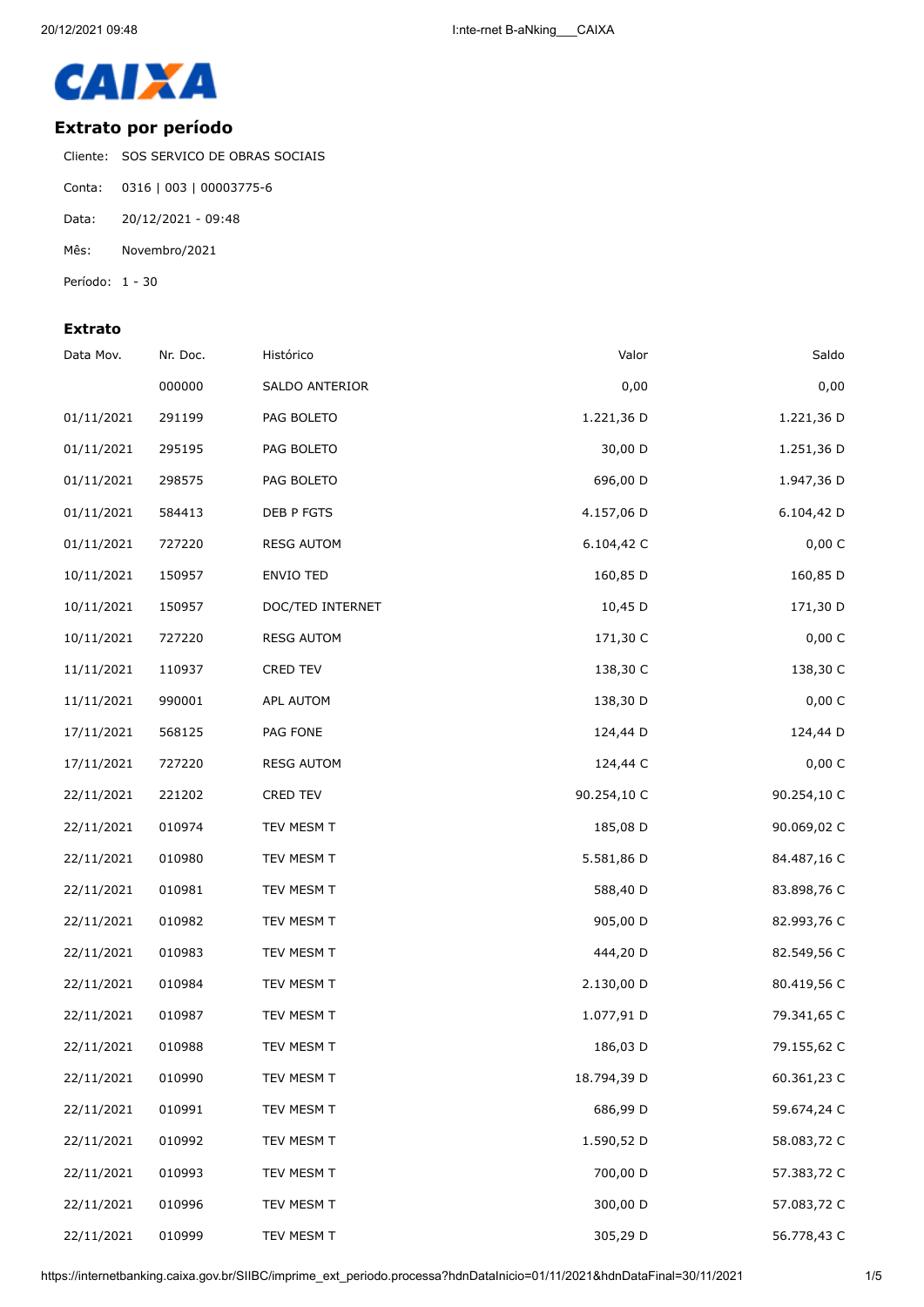|             | CAIXA<br>I:nte-rnet B-aNking |            |        | 20/12/2021 09:48 |
|-------------|------------------------------|------------|--------|------------------|
| 56.580,84 C | 197,59 D                     | TEV MESM T | 011000 | 22/11/2021       |
| 56.376,84 C | 204,00 D                     | TEV MESM T | 011001 | 22/11/2021       |
| 53.013,84 C | 3.363,00 D                   | TEV MESM T | 011003 | 22/11/2021       |
| 52.894,04 C | 119,80 D                     | TEV MESM T | 011005 | 22/11/2021       |
| 52.644,04 C | 250,00 D                     | TEV MESM T | 012669 | 22/11/2021       |
| 51.823,79 C | 820,25 D                     | TEV MESM T | 012678 | 22/11/2021       |
| 51.370,31 C | 453,48 D                     | TEV MESM T | 012679 | 22/11/2021       |
| 50.078,35 C | 1.291,96 D                   | TEV MESM T | 012680 | 22/11/2021       |
| 49.678,35 C | 400,00 D                     | TEV MESM T | 012681 | 22/11/2021       |
| 48.326,86 C | 1.351,49 D                   | TEV MESM T | 012682 | 22/11/2021       |
| 47.985,19 C | 341,67 D                     | TEV MESM T | 012683 | 22/11/2021       |
| 47.983,99 C | 1,20 D                       | TR TEV IBC | 000140 | 22/11/2021       |
| 47.982,79 C | 1,20 D                       | TR TEV IBC | 000140 | 22/11/2021       |
| 47.981,59 C | 1,20 D                       | TR TEV IBC | 000140 | 22/11/2021       |
| 47.980,39 C | 1,20 D                       | TR TEV IBC | 000140 | 22/11/2021       |
| 47.979,19 C | 1,20 D                       | TR TEV IBC | 000140 | 22/11/2021       |
| 47.977,99 C | 1,20 D                       | TR TEV IBC | 000140 | 22/11/2021       |
| 47.976,79 C | 1,20 D                       | TR TEV IBC | 000140 | 22/11/2021       |
| 47.975,59 C | 1,20 D                       | TR TEV IBC | 000140 | 22/11/2021       |
| 47.974,39 C | 1,20 D                       | TR TEV IBC | 000140 | 22/11/2021       |
| 47.973,19 C | 1,20 D                       | TR TEV IBC | 000140 | 22/11/2021       |
| 47.971,99 C | 1,20 D                       | TR TEV IBC | 000140 | 22/11/2021       |
| 47.970,79 C | 1,20 D                       | TR TEV IBC | 000140 | 22/11/2021       |
| 47.969,59 C | 1,20 D                       | TR TEV IBC | 000140 | 22/11/2021       |
| 47.968,39 C | 1,20 D                       | TR TEV IBC | 000140 | 22/11/2021       |
| 47.967,19 C | 1,20 D                       | TR TEV IBC | 000140 | 22/11/2021       |
| 47.965,99 C | 1,20 D                       | TR TEV IBC | 000140 | 22/11/2021       |
| 47.964,79 C | 1,20 D                       | TR TEV IBC | 000140 | 22/11/2021       |
| 47.963,59 C | 1,20 D                       | TR TEV IBC | 000140 | 22/11/2021       |
| 47.962,39 C | 1,20 D                       | TR TEV IBC | 000140 | 22/11/2021       |
| 47.961,19 C | 1,20 D                       | TR TEV IBC | 000140 | 22/11/2021       |
| 47.959,99 C | 1,20 D                       | TR TEV IBC | 000140 | 22/11/2021       |
| 47.958,79 C | 1,20 D                       | TR TEV IBC | 000140 | 22/11/2021       |
| 47.957,59 C | 1,20 D                       | TR TEV IBC | 000140 | 22/11/2021       |
| 47.956,39 C | 1,20 D                       | TR TEV IBC | 000140 | 22/11/2021       |
| 47.955,19 C | 1,20 D                       | TR TEV IBC | 000140 | 22/11/2021       |
| 0,00 C      | 47.955,19 D                  | APL AUTOM  | 990001 | 22/11/2021       |
| 654,47 D    | 654,47 D                     | TEV MESM T | 004587 | 23/11/2021       |
| 4.036,12 D  | 3.381,65 D                   | TEV MESM T | 004589 | 23/11/2021       |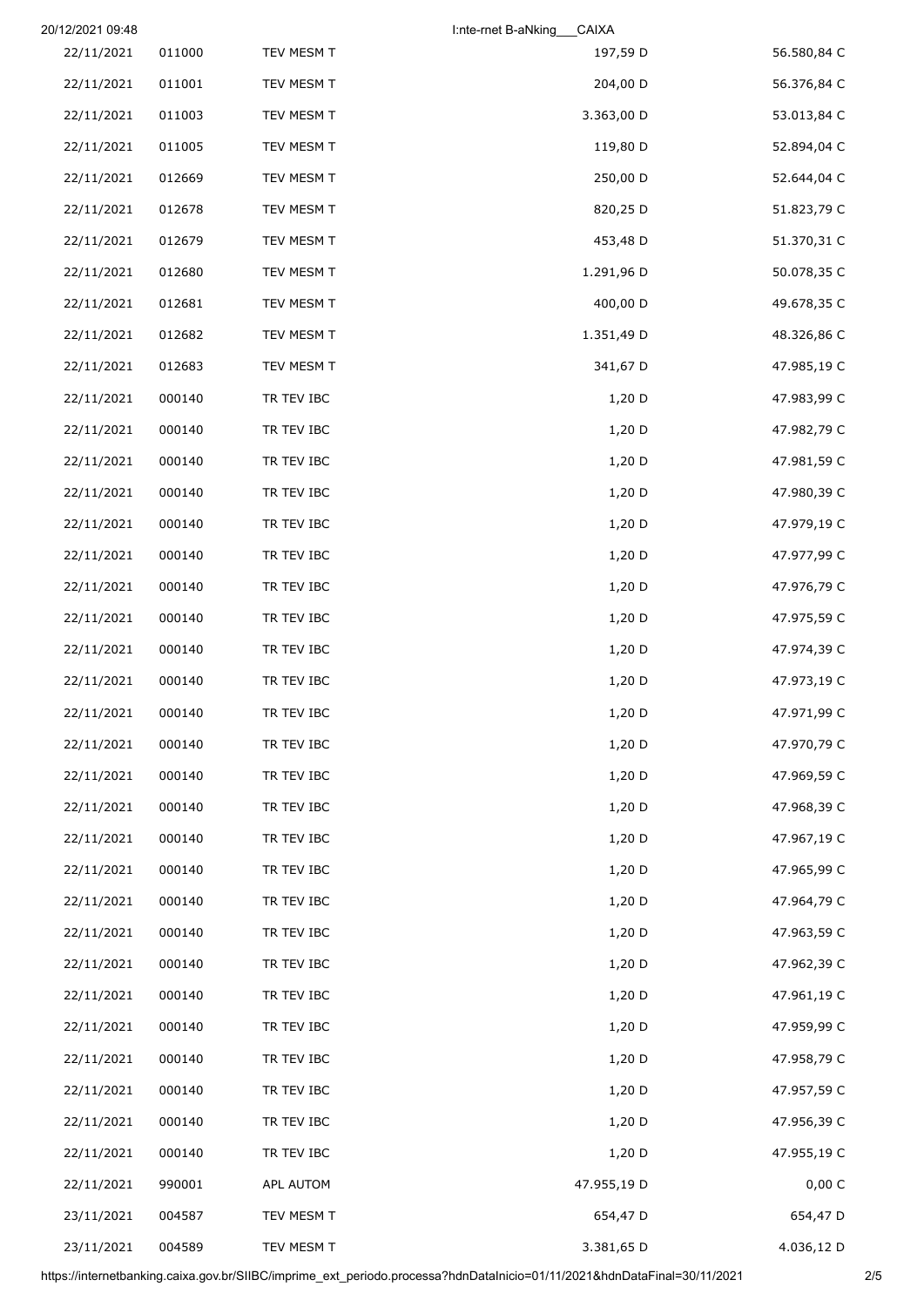20/12/2021 09:48 I:nte-rnet B-aNking\_\_\_CAIXA

| 23/11/2021 | 004590 | TEV MESM T        | 715,80 D    | 4.751,92 D  |
|------------|--------|-------------------|-------------|-------------|
| 23/11/2021 | 004591 | TEV MESM T        | 992,14 D    | 5.744,06 D  |
| 23/11/2021 | 004592 | TEV MESM T        | 996,76 D    | 6.740,82 D  |
| 23/11/2021 | 004593 | TEV MESM T        | 344,00 D    | 7.084,82 D  |
| 23/11/2021 | 004594 | TEV MESM T        | 325,52 D    | 7.410,34 D  |
| 23/11/2021 | 004595 | TEV MESM T        | 2.168,44 D  | 9.578,78 D  |
| 23/11/2021 | 004596 | TEV MESM T        | 764,34 D    | 10.343,12 D |
| 23/11/2021 | 004597 | TEV MESM T        | 882,63 D    | 11.225,75 D |
| 23/11/2021 | 004598 | TEV MESM T        | 282,66 D    | 11.508,41 D |
| 23/11/2021 | 004599 | TEV MESM T        | 585,92 D    | 12.094,33 D |
| 23/11/2021 | 004601 | TEV MESM T        | 2.277,49 D  | 14.371,82 D |
| 23/11/2021 | 004602 | TEV MESM T        | 1.327,34 D  | 15.699,16 D |
| 23/11/2021 | 004604 | TEV MESM T        | 258,81 D    | 15.957,97 D |
| 23/11/2021 | 004605 | TEV MESM T        | 776,94 D    | 16.734,91 D |
| 23/11/2021 | 004606 | TEV MESM T        | 1.280,47 D  | 18.015,38 D |
| 23/11/2021 | 004607 | TEV MESM T        | 121,95 D    | 18.137,33 D |
| 23/11/2021 | 004610 | TEV MESM T        | 211,19 D    | 18.348,52 D |
| 23/11/2021 | 000140 | TR TEV IBC        | $1,20$ D    | 18.349,72 D |
| 23/11/2021 | 000140 | TR TEV IBC        | 1,20 D      | 18.350,92 D |
| 23/11/2021 | 000140 | TR TEV IBC        | $1,20$ D    | 18.352,12 D |
| 23/11/2021 | 000140 | TR TEV IBC        | 1,20 D      | 18.353,32 D |
| 23/11/2021 | 000140 | TR TEV IBC        | 1,20 D      | 18.354,52 D |
| 23/11/2021 | 000140 | TR TEV IBC        | 1,20 D      | 18.355,72 D |
| 23/11/2021 | 000140 | TR TEV IBC        | 1,20 D      | 18.356,92 D |
| 23/11/2021 | 000140 | TR TEV IBC        | 1,20 D      | 18.358,12 D |
| 23/11/2021 | 000140 | TR TEV IBC        | 1,20 D      | 18.359,32 D |
| 23/11/2021 | 000140 | TR TEV IBC        | 1,20 D      | 18.360,52 D |
| 23/11/2021 | 000140 | TR TEV IBC        | 1,20 D      | 18.361,72 D |
| 23/11/2021 | 000140 | TR TEV IBC        | 1,20 D      | 18.362,92 D |
| 23/11/2021 | 000140 | TR TEV IBC        | 1,20 D      | 18.364,12 D |
| 23/11/2021 | 000140 | TR TEV IBC        | 1,20 D      | 18.365,32 D |
| 23/11/2021 | 000140 | TR TEV IBC        | 1,20 D      | 18.366,52 D |
| 23/11/2021 | 000140 | TR TEV IBC        | 1,20 D      | 18.367,72 D |
| 23/11/2021 | 000140 | TR TEV IBC        | 1,20 D      | 18.368,92 D |
| 23/11/2021 | 000140 | TR TEV IBC        | 1,20 D      | 18.370,12 D |
| 23/11/2021 | 000140 | TR TEV IBC        | 1,20 D      | 18.371,32 D |
| 23/11/2021 | 727220 | <b>RESG AUTOM</b> | 18.371,32 C | 0,00 C      |
| 25/11/2021 | 182137 | PAG BOLETO        | 207,59 D    | 207,59 D    |
| 25/11/2021 | 576233 | PAG FONE          | 161,64 D    | 369,23 D    |

https://internetbanking.caixa.gov.br/SIIBC/imprime\_ext\_periodo.processa?hdnDataInicio=01/11/2021&hdnDataFinal=30/11/2021 3/5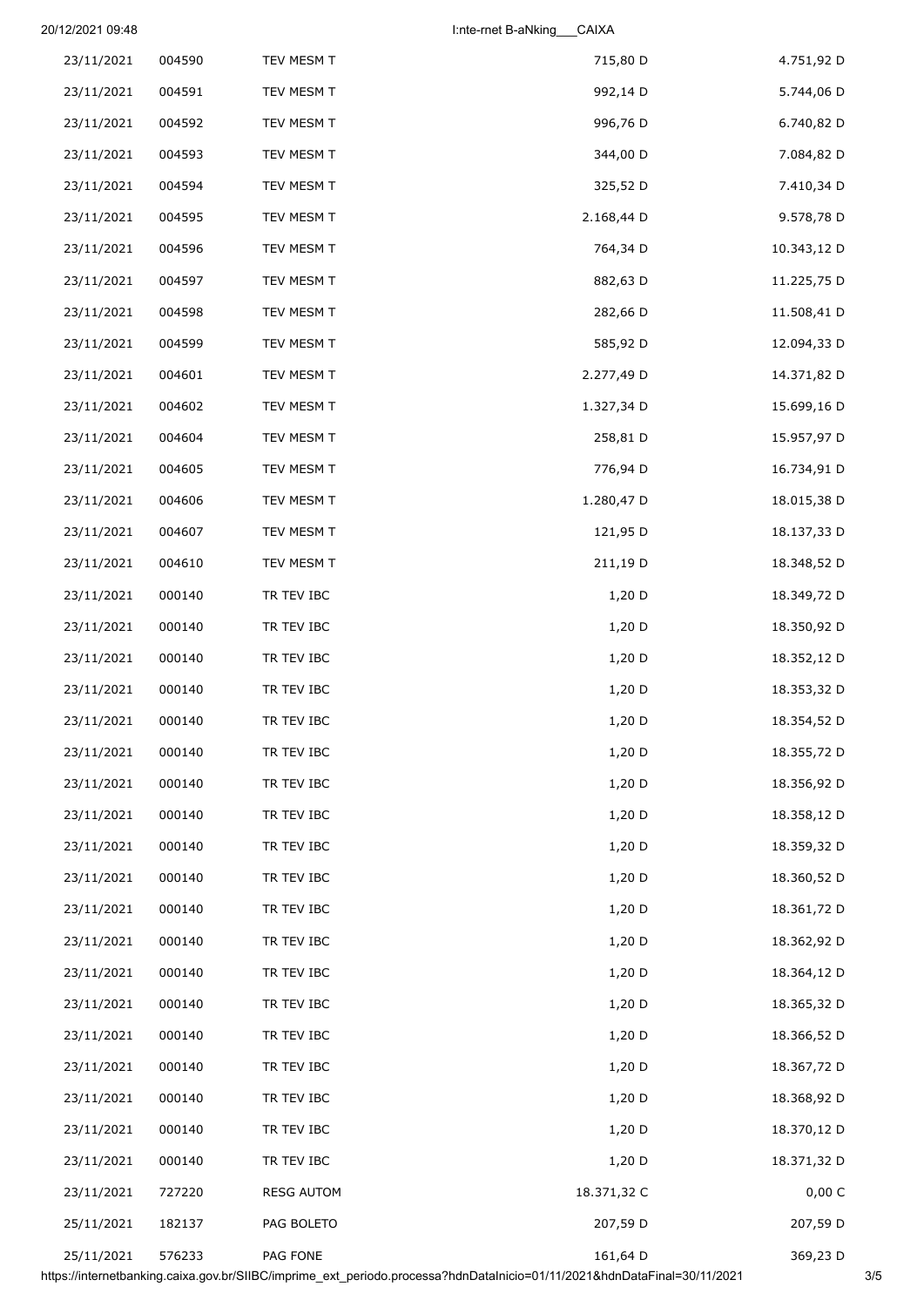## 20/12/2021 09:48 I:nte-rnet B-aNking\_\_\_CAIXA

| 25/11/2021 | 000000 | MANUT CTA         | 49,00 D     | 418,23 D    |
|------------|--------|-------------------|-------------|-------------|
| 25/11/2021 | 727220 | <b>RESG AUTOM</b> | 418,23 C    | 0,00 C      |
| 29/11/2021 | 475435 | PAG BOLETO        | 141,62 D    | 141,62 D    |
| 29/11/2021 | 727220 | <b>RESG AUTOM</b> | 141,62 C    | 0,00 C      |
| 30/11/2021 | 000095 | TEV MESM T        | 1.166,02 D  | 1.166,02 D  |
| 30/11/2021 | 000096 | TEV MESM T        | 1.518,69 D  | 2.684,71 D  |
| 30/11/2021 | 000097 | TEV MESM T        | 1.321,45 D  | 4.006,16 D  |
| 30/11/2021 | 000098 | TEV MESM T        | 1.355,68 D  | 5.361,84 D  |
| 30/11/2021 | 000099 | TEV MESM T        | 1.420,99 D  | 6.782,83 D  |
| 30/11/2021 | 000100 | TEV MESM T        | 1.670,31 D  | 8.453,14 D  |
| 30/11/2021 | 000101 | TEV MESM T        | 1.566,95 D  | 10.020,09 D |
| 30/11/2021 | 000102 | TEV MESM T        | 1.098,72 D  | 11.118,81 D |
| 30/11/2021 | 000103 | TEV MESM T        | 2.545,56 D  | 13.664,37 D |
| 30/11/2021 | 000104 | TEV MESM T        | 1.951,56 D  | 15.615,93 D |
| 30/11/2021 | 000105 | TEV MESM T        | 2.356,38 D  | 17.972,31 D |
| 30/11/2021 | 000106 | TEV MESM T        | 957,96 D    | 18.930,27 D |
| 30/11/2021 | 000107 | TEV MESM T        | 2.182,06 D  | 21.112,33 D |
| 30/11/2021 | 000109 | TEV MESM T        | 1.815,07 D  | 22.927,40 D |
| 30/11/2021 | 000110 | TEV MESM T        | 4.124,38 D  | 27.051,78 D |
| 30/11/2021 | 000111 | TEV MESM T        | 1.860,04 D  | 28.911,82 D |
| 30/11/2021 | 000140 | TR TEV IBC        | $1,20$ D    | 28.913,02 D |
| 30/11/2021 | 000140 | TR TEV IBC        | 1,20 D      | 28.914,22 D |
| 30/11/2021 | 000140 | TR TEV IBC        | $1,20$ D    | 28.915,42 D |
| 30/11/2021 | 000140 | TR TEV IBC        | $1,20$ D    | 28.916,62 D |
| 30/11/2021 | 000140 | TR TEV IBC        | $1,20$ D    | 28.917,82 D |
| 30/11/2021 | 000140 | TR TEV IBC        | 1,20 D      | 28.919,02 D |
| 30/11/2021 | 000140 | TR TEV IBC        | 1,20 D      | 28.920,22 D |
| 30/11/2021 | 000140 | TR TEV IBC        | $1,20$ D    | 28.921,42 D |
| 30/11/2021 | 000140 | TR TEV IBC        | 1,20 D      | 28.922,62 D |
| 30/11/2021 | 000140 | TR TEV IBC        | 1,20 D      | 28.923,82 D |
| 30/11/2021 | 000140 | TR TEV IBC        | 1,20 D      | 28.925,02 D |
| 30/11/2021 | 000140 | TR TEV IBC        | 1,20 D      | 28.926,22 D |
| 30/11/2021 | 000140 | TR TEV IBC        | 1,20 D      | 28.927,42 D |
| 30/11/2021 | 000140 | TR TEV IBC        | 1,20 D      | 28.928,62 D |
| 30/11/2021 | 000140 | TR TEV IBC        | $1,20$ D    | 28.929,82 D |
| 30/11/2021 | 000140 | TR TEV IBC        | $1,20$ D    | 28.931,02 D |
| 30/11/2021 | 727220 | <b>RESG AUTOM</b> | 28.931,02 C | 0,00 C      |